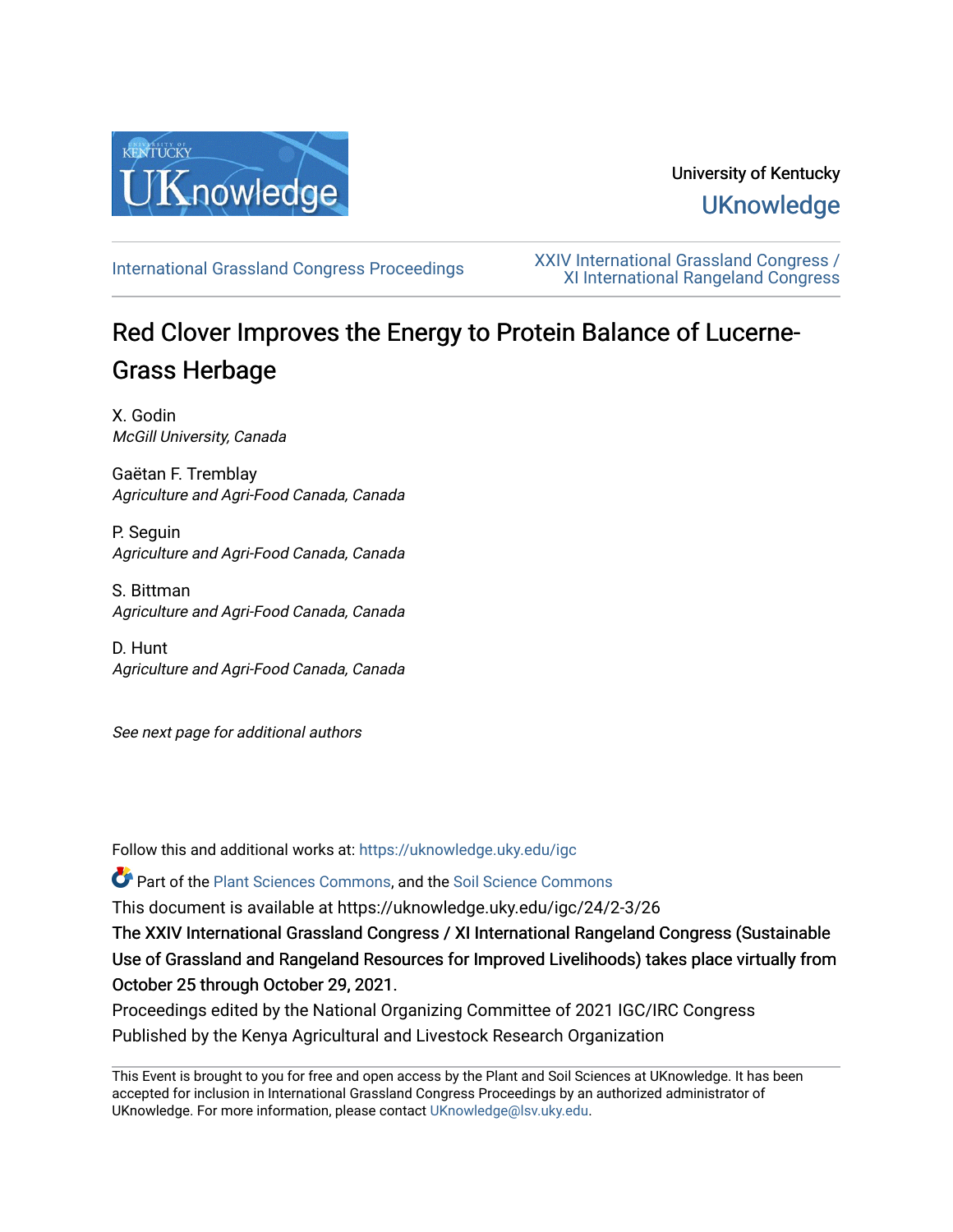#### Presenter Information

X. Godin, Gaëtan F. Tremblay, P. Seguin, S. Bittman, D. Hunt, J. Hakl, G. Bélanger, M.-N. Thivierge, A. Bertrand, M. Thériault, and A. Claessens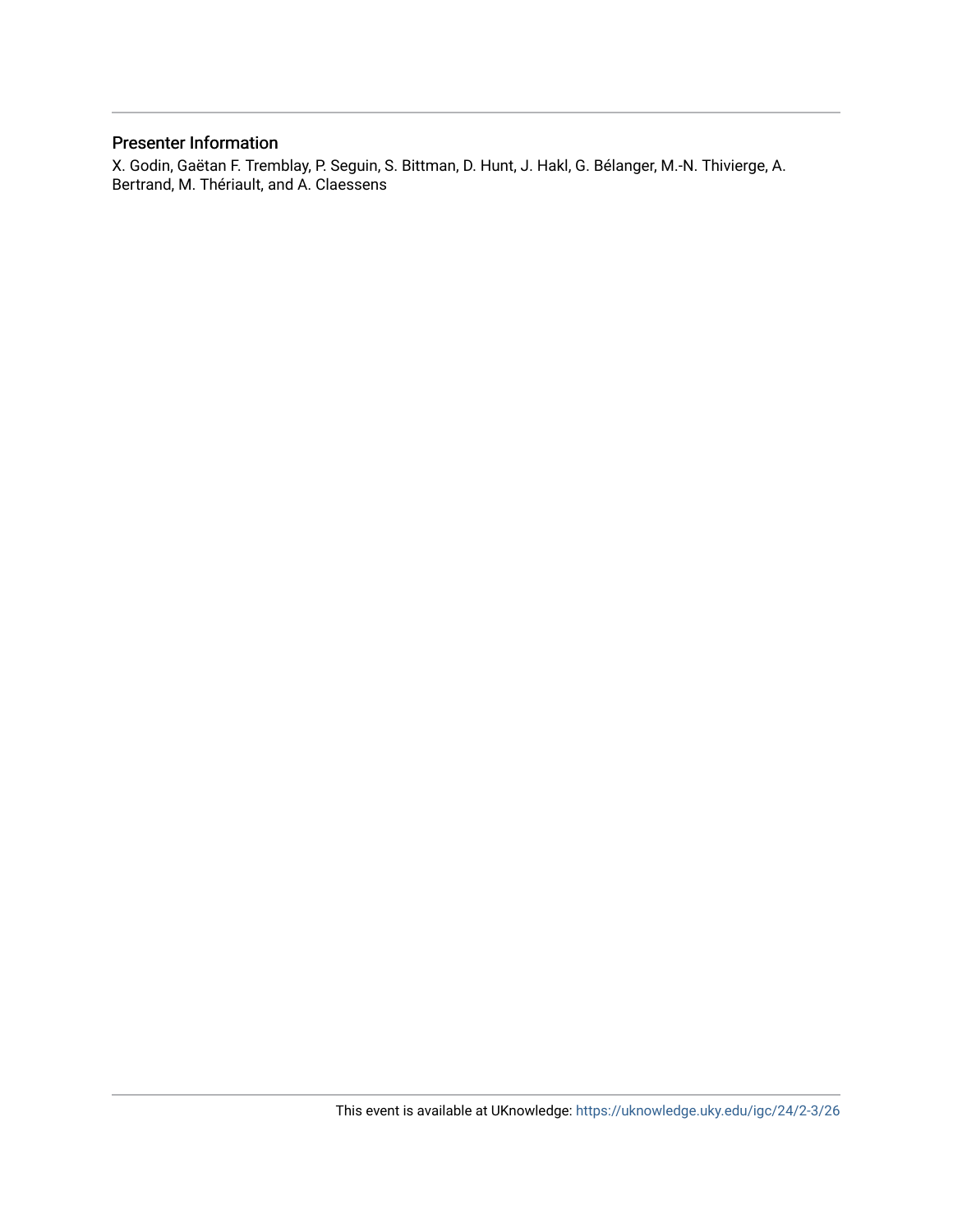### Red clover improves the energy to protein balance of lucerne-grass herbage

Godin, X.\*; Tremblay, G.F.<sup>†</sup>; Seguin, P.<sup>†\*</sup>; Bittman, S.<sup>‡</sup>; Hunt, D.<sup>‡</sup>; Hakl, J.<sup>‡</sup>; Bélanger, G.<sup>†</sup>; Thivierge, M.-N.<sup>†</sup>; Bertrand, A.<sup>†</sup>; Thériault, M.<sup>†</sup>; Claessens, A.<sup>†</sup>

\* McGill University, Sainte-Anne-de-Bellevue, QC, Canada † Agriculture and Agri-Food Canada, Quebec, QC, Canada; ‡ Agriculture and Agri-Food Canada, Agassiz, BC, Canada; ⁑ Czech University of Life Sciences, Prague, Czech Republic.

**Key words**: Lucerne; alfalfa; red clover; herbage; nutritive value; protein degradation

#### **Abstract**

Low ratio of readily fermentable carbohydrate to soluble protein concentrations in lucerne (*Medicago sativa* L.) leads to inefficient use of herbage N by ruminants. To improve the energy to protein balance in lucernegrass herbage, four proportions of lucerne:red clover (*Trifolium pratense* L.) were compared in mixtures with and without grasses: timothy (*Phleum pratense* L.) and tall fescue (*Schedonorus arundinaceus* Schreb. Dumort.) in Quebec (QC, Canada). In the first post-seeding year, red clover proportion averaged (across grasses and four harvests) 0, 37, 59, and 74% in herbage mixtures. Increasing the proportion of red clover caused a slight but significant decrease in herbage total nitrogen (TN) concentration (32 to 31 g kg<sup>-1</sup> DM) but substantial decreases in non-protein N (PA), rapidly (PB1) and moderately (PB2) degraded protein fractions, and a significant increase in the slowly degraded protein fractions (PB3+PC) (157 to 308 g kg<sup>-1</sup> TN). With the inclusion of 74% of red clover, the ratio of soluble sugar to crude protein (CP) in herbage increased from 0.25 to 0.36 because of the increase in the soluble sugar concentration (48 to 66 g kg<sup>-1</sup> DM). The inclusion of red clover in mixture with lucerne improved the energy to CP balance compared to lucerne alone, and caused a linear increase in the herbage *in vitro* neutral detergent fiber digestibility from 568 to 639 g kg<sup>-1</sup> aNDF with similar herbage dry matter yield (10.3 Mg ha<sup>-1</sup>).

#### **Introduction**

Optimizing N use efficiency (NUE) in the rumen is at the core of dairy farm profitability while minimizing environmental impacts of dairy cattle production, especially when cows are fed mostly herbage. Herbage legume and grass N is found in protein and non-protein N compounds. Excessive degradation of herbage protein in the rumen can lead to reduced NUE by the cow. In situations where energy is limiting, rumen microorganisms will use protein degradation products as a source of energy thus releasing ammonia, which can then be lost after excretion (Kingston and Theodorou 2000). With sufficient energy in the rumen, herbage N compounds are incorporated into microbial proteins, which can then be used by lactating cows therefore reducing the potential for N losses through urea (Fox et al. 2004). Consequently, to optimize ruminal NUE, rumen energy and N concentrations must be properly balanced.

Carbohydrates, the primary source of energy for ruminant, are essentially classified as non-structural and structural. Degradability of starch depends on size and shape of molecules, but soluble sugars are the most readily available carbohydrates (Lanzas et al. 2007). Total nitrogen (TN) is present in several protein fractions which can be categorized as non-protein nitrogen (PA), quickly degraded protein (PB1), intermediately degraded protein (PB2), slowly degraded protein (PB3), and unavailable protein (PC). While it is simple to estimate NUE as soluble sugar/CP ratio (Parsons et al. 2011), CP may be misleading because it includes slowly degraded (PB3) and non available proteins (PC) which are not as good indicators of N efficiency (Fox et al. 2004). Therefore, ratio involving specifically PA+PB1 fractions would better predict the synchrony of readily available carbohydrates and N compounds in rumen.

Lucerne, the most widely grown herbage legume in Canada, has relatively low readily fermentable carbohydrate concentration and high soluble protein concentration. Red clover could be expected to increase the energy to N balance in alfalfa dominated herbage because of his high concentration of soluble sugars (Sousa et al. 2020). In addition, red clover contains polyphenol oxidase (PPO) which reduces protein degradability in the rumen (Hart et al. 2016), thus potentially increases the (soluble sugars+starch)/(PA+PB1) ratio by lowering the proportion of the PA and PB1 fractions. Our objective was to evaluate the potential of improving the energy to protein balance of lucerne-based herbage mixtures through the addition of red clover.

#### **Methods and Study Site**

Experimental plots were seeded in 2017 at Saint-Augustin-de-Desmaures, QC, Canada (46 48'N, 71 23'W). A total of 12 treatments were established as the combination of four proportions of lucerne:red clover (100:0,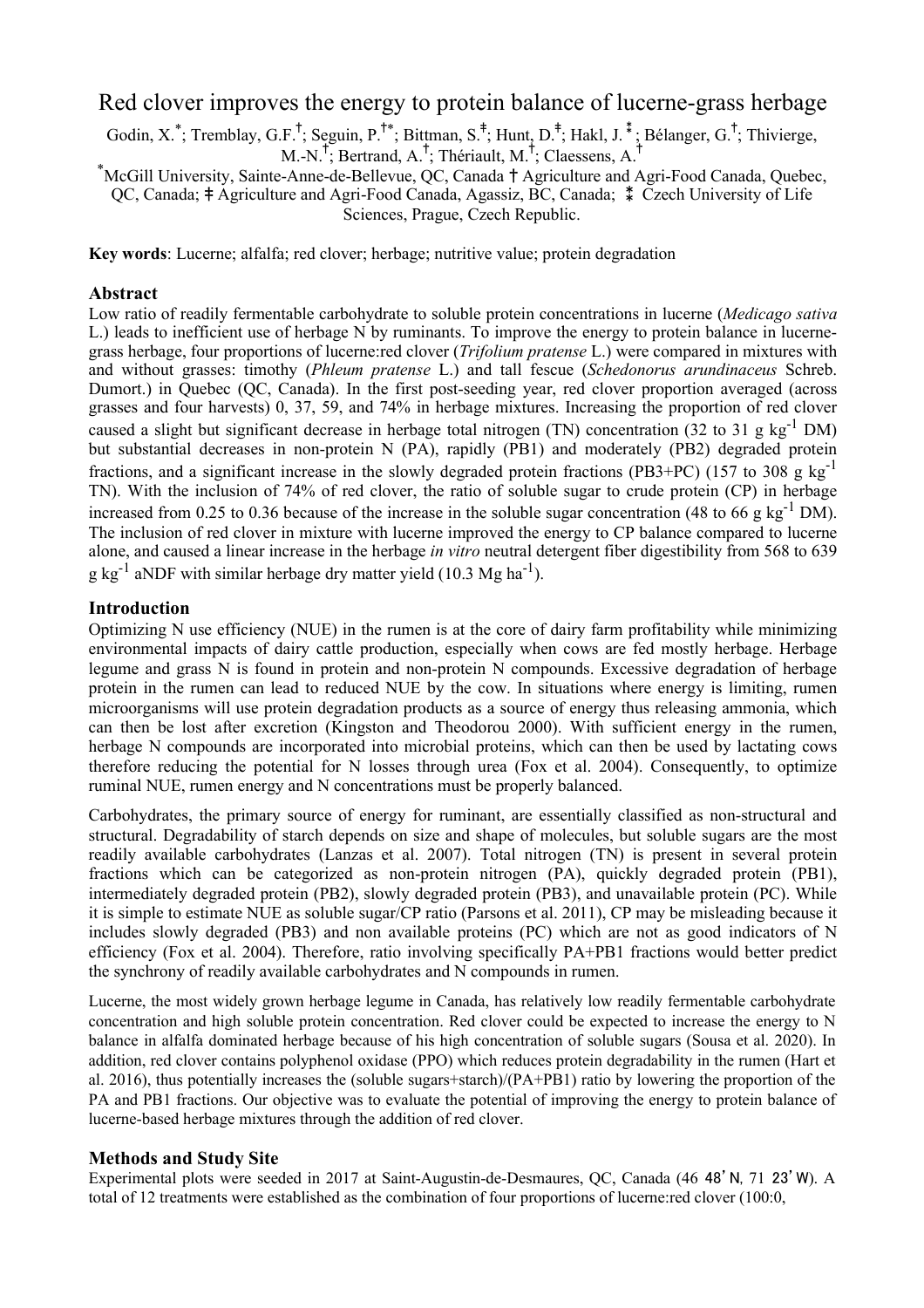75:25, 50:50, and 25:75) times three grass treatments (no grass, timothy, and tall fescue). Plots were assigned to a randomized complete block design with four replications. In the seeding year, P and K fertilizers were applied at seeding based on soil test recommendations for lucerne grass mixes. Following the first harvest in the seeding year, 40 kg N ha<sup>-1</sup> was applied to all plots to stimulate tillering of grasses. No N fertilizer being applied in the post-seeding year.

Here we report results from the first post-seeding year. Herbage was harvested four times at the late-bud stage of lucerne from 0.6×5 m plot areas at a 7-cm height using a flail mower and weighed. Samples of approximately 500 g were weighed fresh, dried, and reweighed to determine DM yields. Dried herbage samples were ground to pass through a 1-mm screen using a Wiley mill (Arthur H. Thomas Co., Philadelphia, PA) and preserved for laboratory analysis. Botanical composition of the herbage was determined by pre-harvesting herbage from a permanent quadrat (50×50 cm) in each plot. After sampling, each seeded herbage species and weeds were separated by hand and dried to determine their contribution to yield on a dry matter basis.

All herbage samples were scanned by visible near-infrared reflectance spectroscopy (VNIRS) using a Foss DS6500 monochromator. A calibration and validation set of herbage samples was selected and chemically analysed for ash, crude fat (CF), neutral detergent fiber assayed with a heat stable  $\alpha$ -amylase and sodium sulfate (aNDF), neutral detergent insoluble crude protein (NDICP), total N (TN), crude protein (CP=TN×6.25), *in vitro* true digestibility of dry matter (IVTD), *in vitro* NDF digestibility (NDFd), total carbohydrates (TC=1000-CF-CP-ash), structural carbohydrates (SC=aNDF-NDICP), non-structural carbohydrates (TC-SC), and protein fractions (PA, PB1, PB2, and PB3+PC) as described by Simili da Silva et al. (2013). Soluble sugars and starch were analysed by high-performance liquid chromatography following Bertrand et al. (2018). All nutritive attributes were then predicted by VNIRS for all hebage samples and the energy/protein ratios were calculated from predicted values.

Nutritive attributes were weighted for DM yield observed at each harvest as a proportion of the seasonal yield. Data were analysed with the MIXED procedure of SAS (SAS institute, Cary) in a model including block as random effect along with grass, red clover proportion (RC), and grass×RC interaction as main effects. As there was no grass×RC interaction, data from the three grass treatments were averaged. Polynomial contrasts were used to compare proportions of red clover. Only significant effects are discussed with emphasis herein the response to red clover proportions.

#### **Results**

#### *Dry matter yield and botanical composition*

Red clover proportions in mixtures during the first post-seeding year averaged 0, 37, 59, and 74% among treatments (Table 1). They differed from the seeding proportions but incremental red clover proportions in mixtures were established as indicated by the significant linear response. Herbage yield per cut as well as seasonal herbage yield did not differ among red clover proportions, averaging 2.6 and 10.3 Mg DM ha<sup>-1</sup>, respectively.

#### *Herbage digestibility*

*In vitro* true digestibility (IVTD) of dry matter increased linearly from 834 to 857 g kg<sup>-1</sup> DM and neutral detergent fiber digestibility (NDFd) from 568 to 639 g kg<sup>-1</sup> aNDF with an increase in red clover proportions from 0 to 74% (Table 1).

#### *Carbohydrates*

Herbage total and non-structural carbohydrate concentrations increased linearly with red clover proportions from 664 to 679 g  $kg^{-1}$  DM and 309 to 343 g  $kg^{-1}$  DM, respectively. Soluble sugar concentration increased from 48 to 66 g kg<sup>-1</sup> DM but in a quadratic manner. In contrast, structural carbohydrate and starch concentrations decreased from 355 to 336 g kg<sup>-1</sup> DM and 43 to 32 g kg<sup>-1</sup> DM, respectively, with an increase in red clover proportions.

#### *Proteins*

All nutritive attributes related to proteins (i.e., TN, PA, PB1, PB2, and PB3+PC) were significantly affected by an increase of the red clover proportion in lucerne-based herbage mixtures (Table 1). Concentrations of PA, PB1 and PB2 decreased with an increase in red clover proportion; this decrease ranged from 284 to 234 g kg<sup>-1</sup> TN for PA, 155 to 111 g kg<sup>-1</sup> TN for PB1, and 404 to 348 g kg<sup>-1</sup> TN for PB2. On the other hand, the PB3+PC concentration increased from 157 to 308 g  $kg^{-1}$  TN with an increasing proportion of red clover.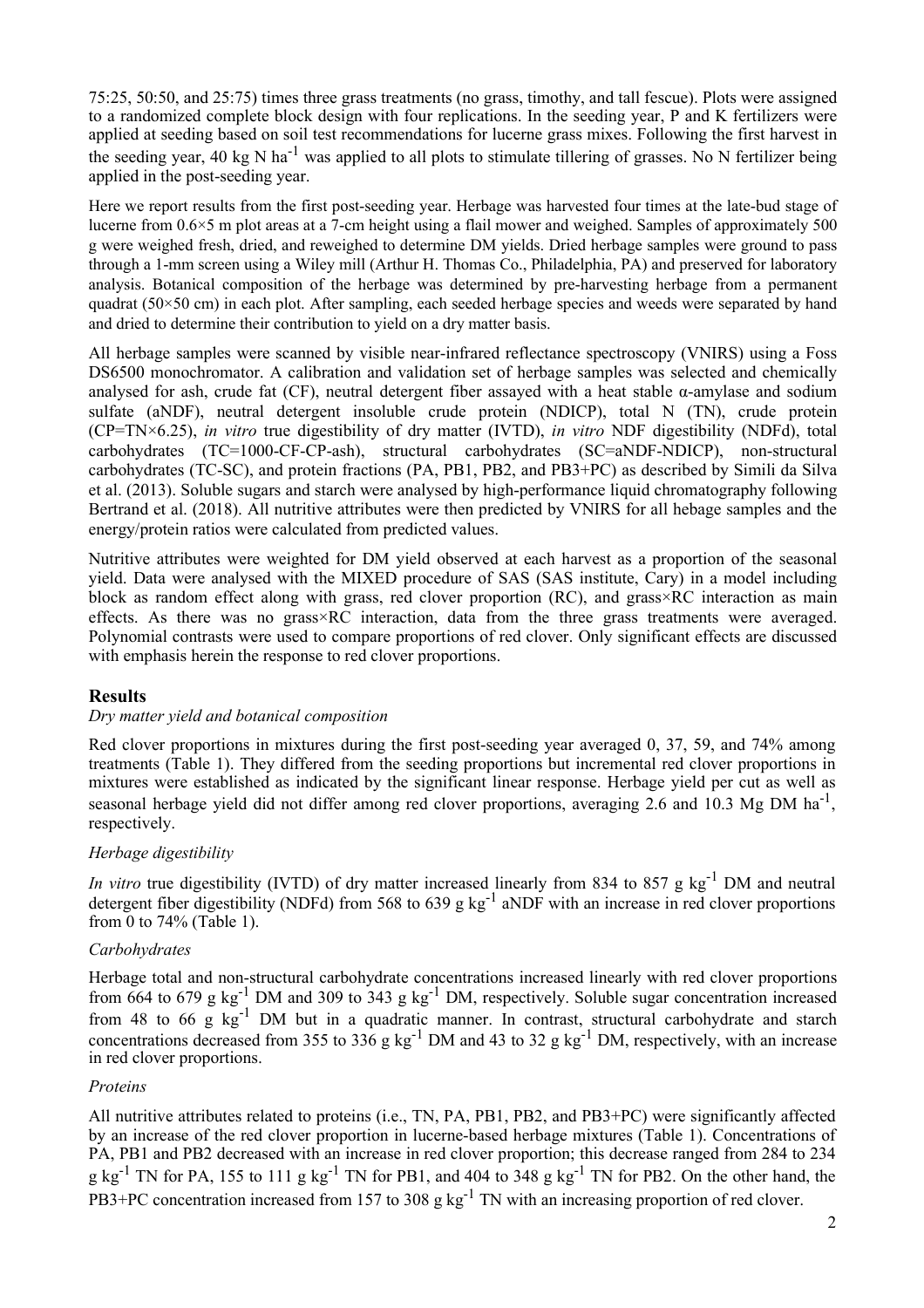|                                                          | Red clover at seeding (RC, %) |      |      |      |                | P-value |        |      |
|----------------------------------------------------------|-------------------------------|------|------|------|----------------|---------|--------|------|
| <b>Variables</b>                                         | $\bf{0}$                      | 25   | 50   | 75   | <b>SEM</b>     | RC      | Lin    | Quad |
| Lucerne proportion (%)                                   | 90                            | 58   | 34   | 21   | $\overline{3}$ | < 0.01  | < 0.01 | 0.60 |
| Red clover proportion (%)                                | $\boldsymbol{0}$              | 37   | 59   | 74   | $\overline{3}$ | < 0.01  | < 0.01 | 0.93 |
| Yield per cut $(Mg DM ha^{-1})$                          | 2.6                           | 2.6  | 2.5  | 2.6  | 0.1            | 0.85    |        |      |
| Seasonal yield $(Mg DM ha^{-1})$<br><b>Digestibility</b> | 10.4                          | 10.5 | 10.1 | 10.2 | 0.4            | 0.85    |        |      |
| IVTD $(g kg^{-1} DM)$                                    | 834                           | 844  | 850  | 857  | $\overline{2}$ | < 0.01  | < 0.01 | 0.48 |
| NDFd $(g kg^{-1} a NDF)$                                 | 568                           | 616  | 626  | 639  | 5              | < 0.01  | < 0.01 | 0.05 |
| Carbohydrates $(g kg^{-1} DM)$                           |                               |      |      |      |                |         |        |      |
| Total                                                    | 664                           | 674  | 675  | 679  | $\overline{2}$ | < 0.01  | < 0.01 | 0.44 |
| Structural                                               | 355                           | 348  | 339  | 336  | $\overline{4}$ | < 0.01  | < 0.01 | 0.62 |
| Non-structural                                           | 309                           | 326  | 337  | 343  | $\overline{4}$ | < 0.01  | < 0.01 | 0.99 |
| aNDF                                                     | 389                           | 398  | 394  | 397  | $\overline{3}$ | 0.08    |        |      |
| Soluble sugars (SS)                                      | 48                            | 53   | 60   | 66   | $\mathbf{1}$   | < 0.01  | < 0.01 | 0.02 |
| Starch                                                   | 43                            | 35   | 33   | 32   | $\mathbf{1}$   | < 0.01  | < 0.01 | 0.10 |
| <b>Proteins</b>                                          |                               |      |      |      |                |         |        |      |
| Total N $(TN, g kg^{-1} DM)$                             | 32.3                          | 32.0 | 31.5 | 30.7 | 0.3            | < 0.01  | < 0.01 | 0.08 |
| PA $(g kg^{-1} TN)$                                      | 284                           | 261  | 244  | 234  | $\overline{3}$ | < 0.01  | < 0.01 | 0.63 |
| PB1 $(g kg^{-1} TN)$                                     | 155                           | 134  | 117  | 111  | $\overline{4}$ | < 0.01  | < 0.01 | 0.97 |
| PB2 $(g kg^{-1} TN)$                                     | 404                           | 368  | 358  | 348  | 5              | < 0.01  | < 0.01 | 0.29 |
| PB3+PC $(g kg^{-1} TN)$                                  | 157                           | 237  | 281  | 308  | 6              | < 0.01  | < 0.01 | 0.48 |
| <b>Ratios</b>                                            |                               |      |      |      |                |         |        |      |
| SS/Crude protein                                         | 0.25                          | 0.28 | 0.32 | 0.36 | 0.01           | < 0.01  | < 0.01 | 0.02 |
| (SS+Starch)/(PA+PB1)                                     | 1.1                           | 1.2  | 1.4  | 1.5  | 0.1            | < 0.01  | < 0.01 | 0.03 |

**Table 1**. Effects of increasing the red clover proportion (RC) in lucerne-based mixtures on herbage yield and nutritive attributes in a first post-seeding year at Saint-Augustin-de-Desmaures, QC (Canada)

#### *Carbohydrate/protein ratios*

An increase in all energy/protein ratios was observed as the proportion of red clover in the herbage mixture increased, but more importantly for RC proportions greater than 50% (Table 1). The soluble sugars/CP and (soluble sugars+starch)/(PA+PB1) ratios increased from 0.25 to 0.36, and 1.1 to 1.5, respectively.

#### **Conclusions/Implications**

Past studies have suggested that an increase in herbage carbohydrate to protein ratio can potentially improve N utilization by rumen bacteria and hence increase N use efficiency (Parsons et al. 2011). Our hypothesis was that this ratio could be improved by the inclusion of red clover in lucerne-based mixtures, due to its greater concentration of soluble sugars and lower protein degradability when compared to lucerne.

Our results confirm that increasing the red clover proportion increased the soluble sugar concentration along with the non-structural carbohydrate fraction in lucerne-based mixtures. However, the increase in the red clover proportion reduced the starch concentration in the mixture. Sousa et al. (2011) also observed a greater concentration of soluble sugars in red clover than lucerne (62.2 vs 36.7 g kg-1 DM).

Increasing the proportion of red clover caused a slight but significant decrease in herbage total nitrogen (TN) concentration, substantial decreases in non-protein N and rapidly and moderately degraded protein fractions, and a significant increase in the proportion of slowly degraded and unavailable protein fractions. Similar results were obtained by Sousa et al. (2020). This change in protein fractions strongly suggests that PPO presents in red clover did lower protein degradability in the herbage mixture. Past studies have already reported the action of PPO in red clover and its role in reducing protein degradability (Hart et al. 2016).